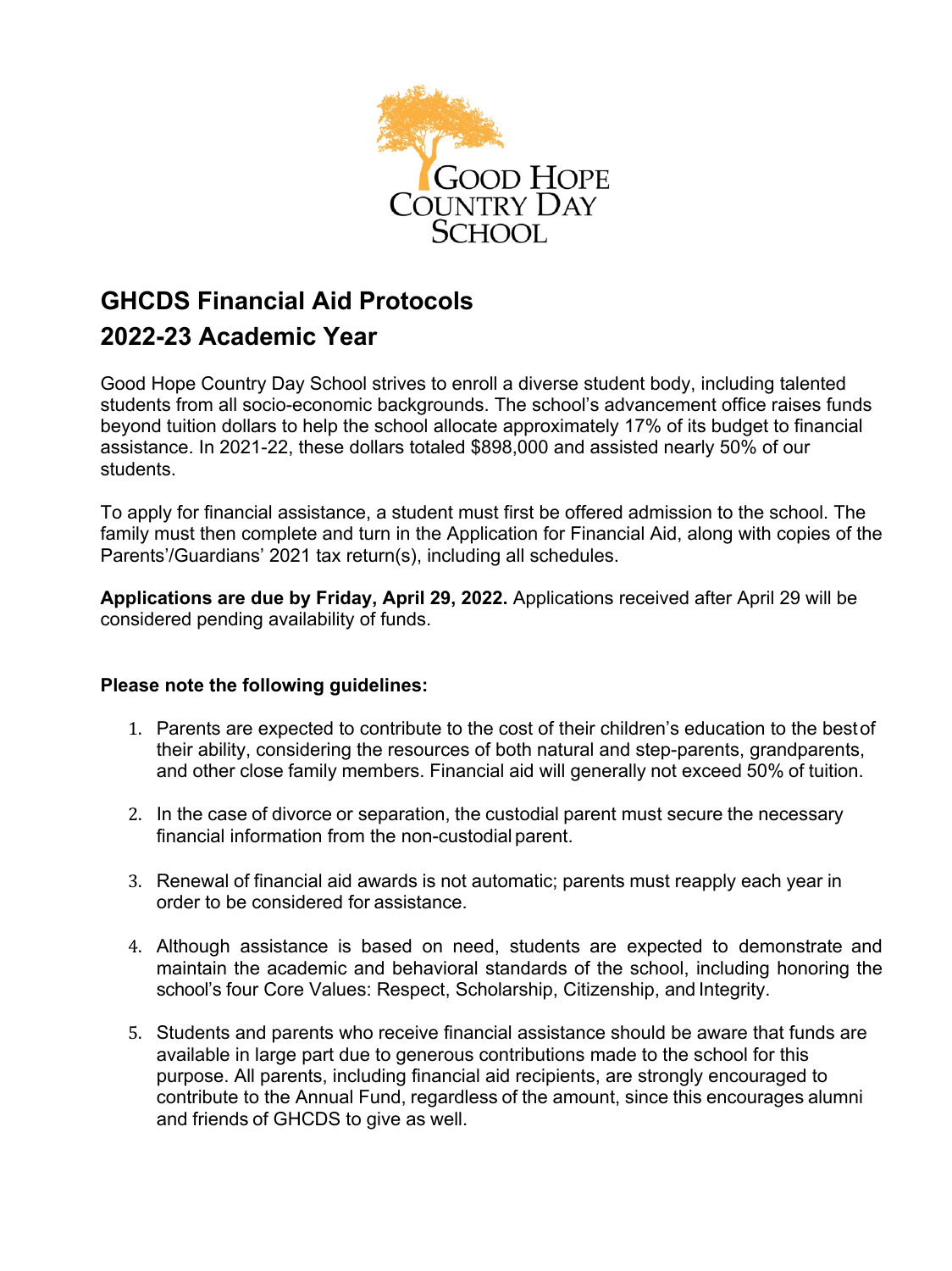- 6. Financial aid awards are based on the following factors:
	- a. The family's financial situation
	- b. Space availability in the grade(s) applied for
	- c. Academic and behavioral records
	- d. Past payment history (for returning families)
	- e. Student and family participation in the life of the school (past or anticipated)
- 7. No application will be processed until all required information, including copies of the Parents'/Guardians' 2021 tax return(s), including all schedules.
- 8. The financial aid committee is composed of several members of the GHCDS administration. This committee reviews all applications and materials in the strictest confidence. The names of financial aid recipients are not disclosed to anyone other than those GHCDS employees who serve on the financial aid committee and/or administer the financial aid program.
- 9. Good Hope Country Day School does not discriminate on the basis of race, color, religion, sexual orientation, gender, gender identity, or national or ethnic origin in the administration of its admission, financial assistance, educational, or other school policies.
- 10. All applicants should embrace Good Hope Country Day School's motto:

"The Island is our Classroom, the World is our Responsibility."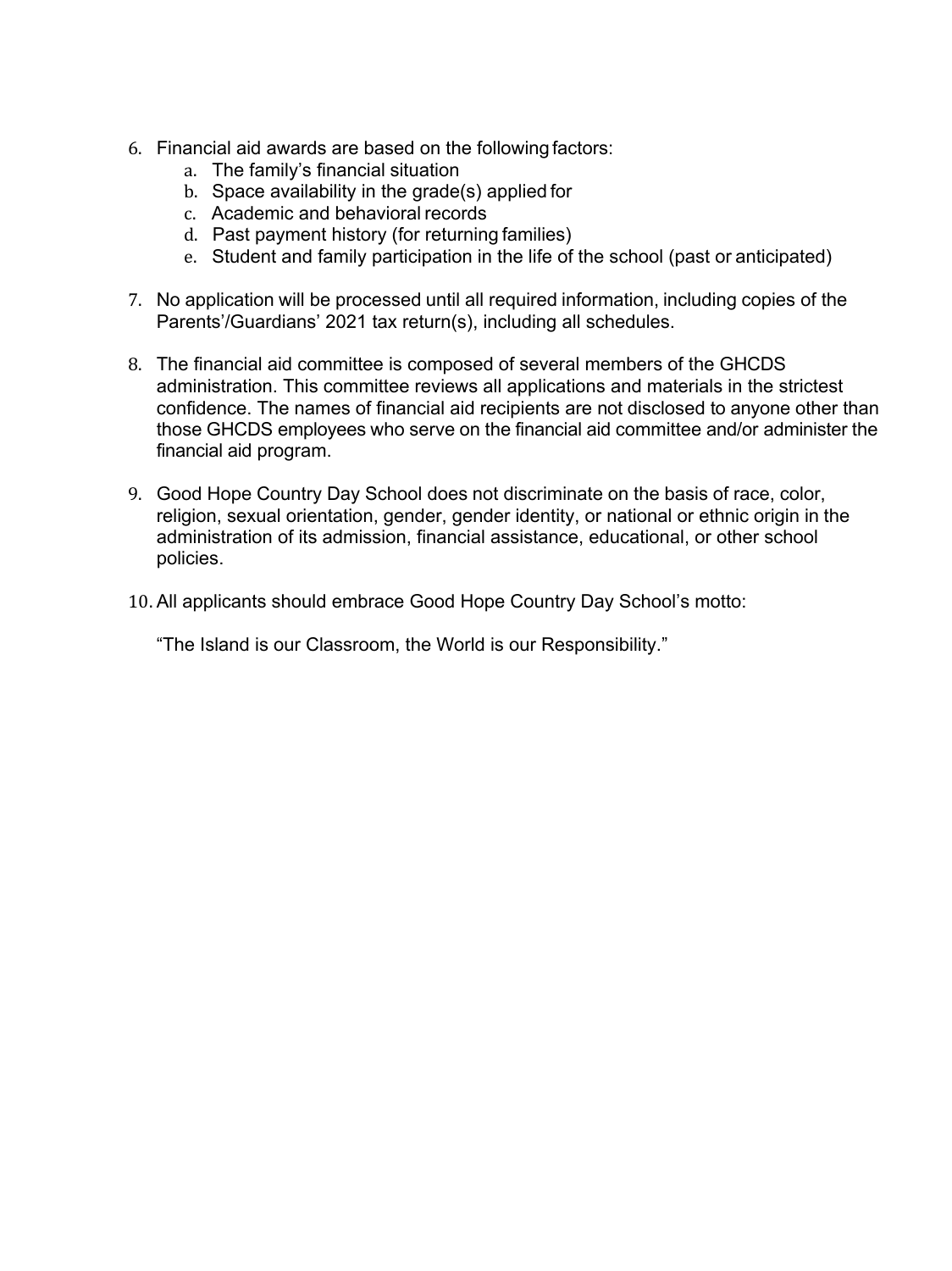

## **GHCDS Application for Financial Aid**

## **BACKGROUND INFORMATION:**

Name of current or prospective GHCDS Student(s):

|    | Name                                                                                                | Date of Birth                                                       | Grade for 2022-23                                                                                                                                                                                                                    |
|----|-----------------------------------------------------------------------------------------------------|---------------------------------------------------------------------|--------------------------------------------------------------------------------------------------------------------------------------------------------------------------------------------------------------------------------------|
| a. | <u> 1989 - Johann Barbara, martin amerikan basar da</u>                                             |                                                                     | $\overline{\phantom{a}}$ . The contract of $\overline{\phantom{a}}$                                                                                                                                                                  |
| b. |                                                                                                     | $\overline{\phantom{a}}$ . The contract of $\overline{\phantom{a}}$ |                                                                                                                                                                                                                                      |
| c. | <u> 1989 - Johann Barnett, fransk politiker (d. 1989)</u>                                           | $\overline{\phantom{a}}$                                            | <u> Albanya di Bandari Bandari Bandari Bandari Bandari Bandari Bandari Bandari Bandari Bandari Bandari Bandari Bandari Bandari Bandari Bandari Bandari Bandari Bandari Bandari Bandari Bandari Bandari Bandari Bandari Bandari B</u> |
| d. |                                                                                                     |                                                                     | and the control of the control of                                                                                                                                                                                                    |
|    |                                                                                                     |                                                                     |                                                                                                                                                                                                                                      |
|    |                                                                                                     |                                                                     |                                                                                                                                                                                                                                      |
|    | <u> 1989 - Johann Stoff, amerikansk politiker (* 1908)</u>                                          |                                                                     |                                                                                                                                                                                                                                      |
|    |                                                                                                     |                                                                     |                                                                                                                                                                                                                                      |
|    |                                                                                                     |                                                                     |                                                                                                                                                                                                                                      |
|    |                                                                                                     |                                                                     |                                                                                                                                                                                                                                      |
|    |                                                                                                     |                                                                     |                                                                                                                                                                                                                                      |
|    |                                                                                                     |                                                                     |                                                                                                                                                                                                                                      |
|    |                                                                                                     |                                                                     |                                                                                                                                                                                                                                      |
|    |                                                                                                     |                                                                     |                                                                                                                                                                                                                                      |
|    |                                                                                                     |                                                                     |                                                                                                                                                                                                                                      |
|    |                                                                                                     |                                                                     |                                                                                                                                                                                                                                      |
|    |                                                                                                     |                                                                     |                                                                                                                                                                                                                                      |
|    | Work Telephone: ______________________________Ext. _____________Email: ____________________________ |                                                                     |                                                                                                                                                                                                                                      |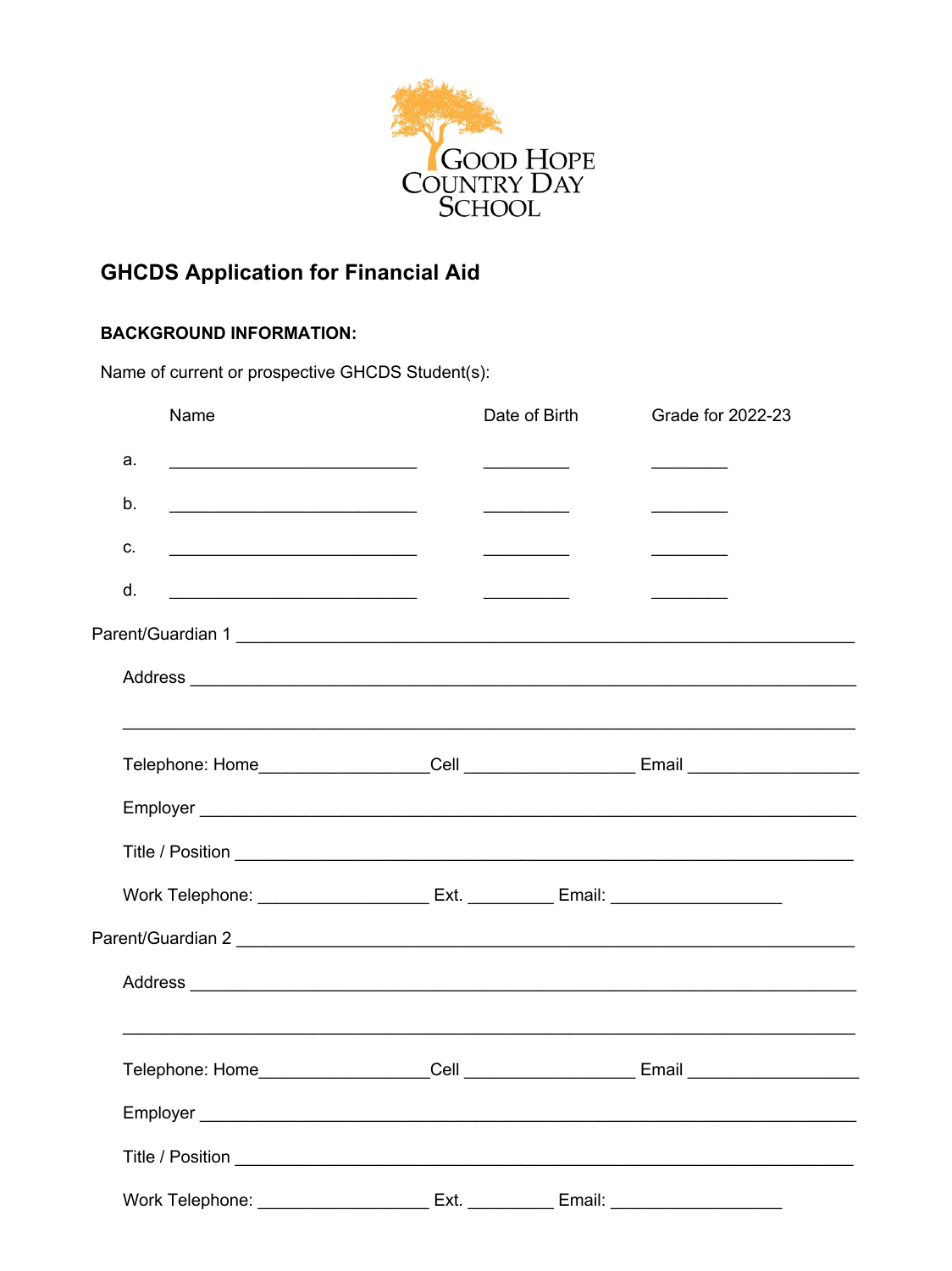List any additional employment or income source(s) of Parent/Guardian 1 and/or Parent/Guardian 2:

 $\_$ 

\_\_\_\_\_\_\_\_\_\_\_\_\_\_\_\_\_\_\_\_\_\_\_\_\_\_\_\_\_\_\_\_\_\_\_\_\_\_\_\_\_\_\_\_\_\_\_\_\_\_\_\_\_\_\_\_\_\_\_\_\_\_\_\_\_\_\_\_\_\_\_\_\_\_\_\_\_

 $\_$ 

Name additional dependent children of Parent/Guardian 1 and/or Parent/Guardian 2:

|    | Name | Age | School<br>(If any) | Tuition | Grants/Aid<br>received |
|----|------|-----|--------------------|---------|------------------------|
| a. |      |     |                    |         |                        |
| b. |      |     |                    |         |                        |
| c. |      |     |                    |         |                        |
| d. |      |     |                    |         |                        |

### **FINANCIAL INFORMATION, INCOME:**

Gross earnings of Parent/Guardian 1 for tax year 2021: Anticipated gross earnings of Parent/Guardian 1 for tax year 2022: Gross earnings of Parent/Guardian 2 for tax year 2021: Anticipated gross earnings of Parent/Guardian 2 for tax year 2022: Rental income (total for all property owned): Child support (if separated or divorced): Public assistance (SS, welfare, food stamps): Other income (insurance, trusts, etc.): <u>consument</u> Present market value of home, if owned: Present market value of other real estate: www.community-Bank accounts (as of date of submission): Total checking: Total savings: Total savings: Market value of other holdings, stocks, etc.: \_\_\_\_\_\_\_\_\_\_\_\_\_\_\_\_\_\_\_\_\_\_\_\_\_\_\_\_\_\_\_\_\_\_ Are there others who contribute or could contribute to help meet the child's needs (grandparents, aunts

 $\_$ 

 $\_$ 

and uncles, etc.)? Please explain: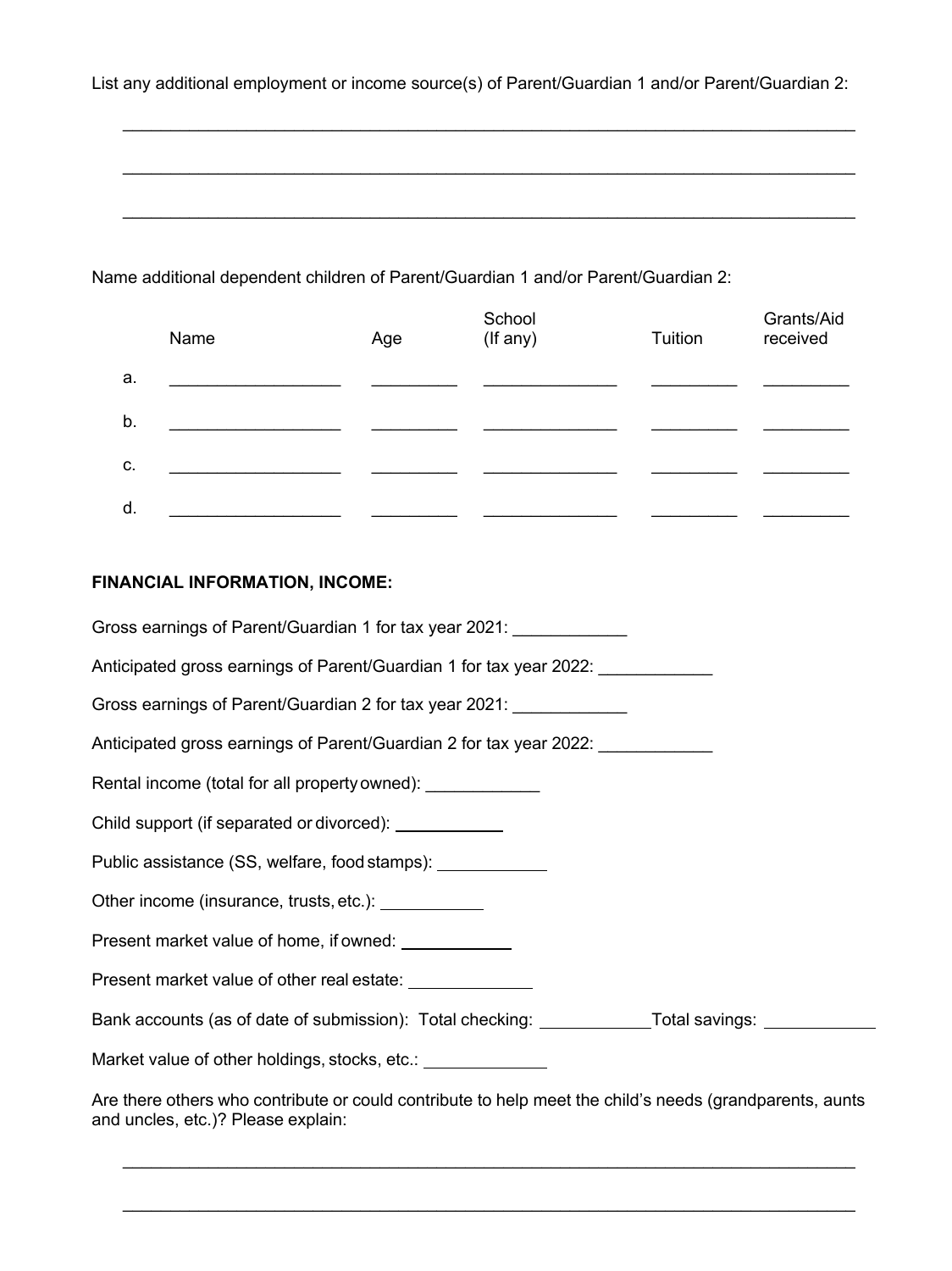Are there other income-producing people living in your household who are not shown on the attached income tax return? If so, please identify and indicate the amount of monthly income contributed to the support of the household.

|  |  |  |  |  | $\mathbf{r}$ , and $\mathbf{r}$ , and it is a set of the set of the set of the set of the set of the set of the set of the set of the set of the set of the set of the set of the set of the set of the set of the set of the set of |  |  |
|--|--|--|--|--|--------------------------------------------------------------------------------------------------------------------------------------------------------------------------------------------------------------------------------------|--|--|

**Submit copies of the Parents'/Guardians' 2021 tax return(s), including all schedules with this application.**

#### **EXPENSES:**

If home is owned, monthly mortgage payments:

If home is rented, monthly rent payments:

List any debts you are paying off (loans, credit cards,etc.)?

 $\_$ 

 $\_$ 

 $\_$ 

 $\_$ 

 $\_$ 

 $\_$ 

 $\_$ 

 $\_$ 

 $\_$ 

Company Company Company Company Company Balance **Monthly Payment** 

What other major expenses do you have on a recurring basis (medical, insurance, etc.)?

Are there any special circumstances which you would like the committee to take into consideration?